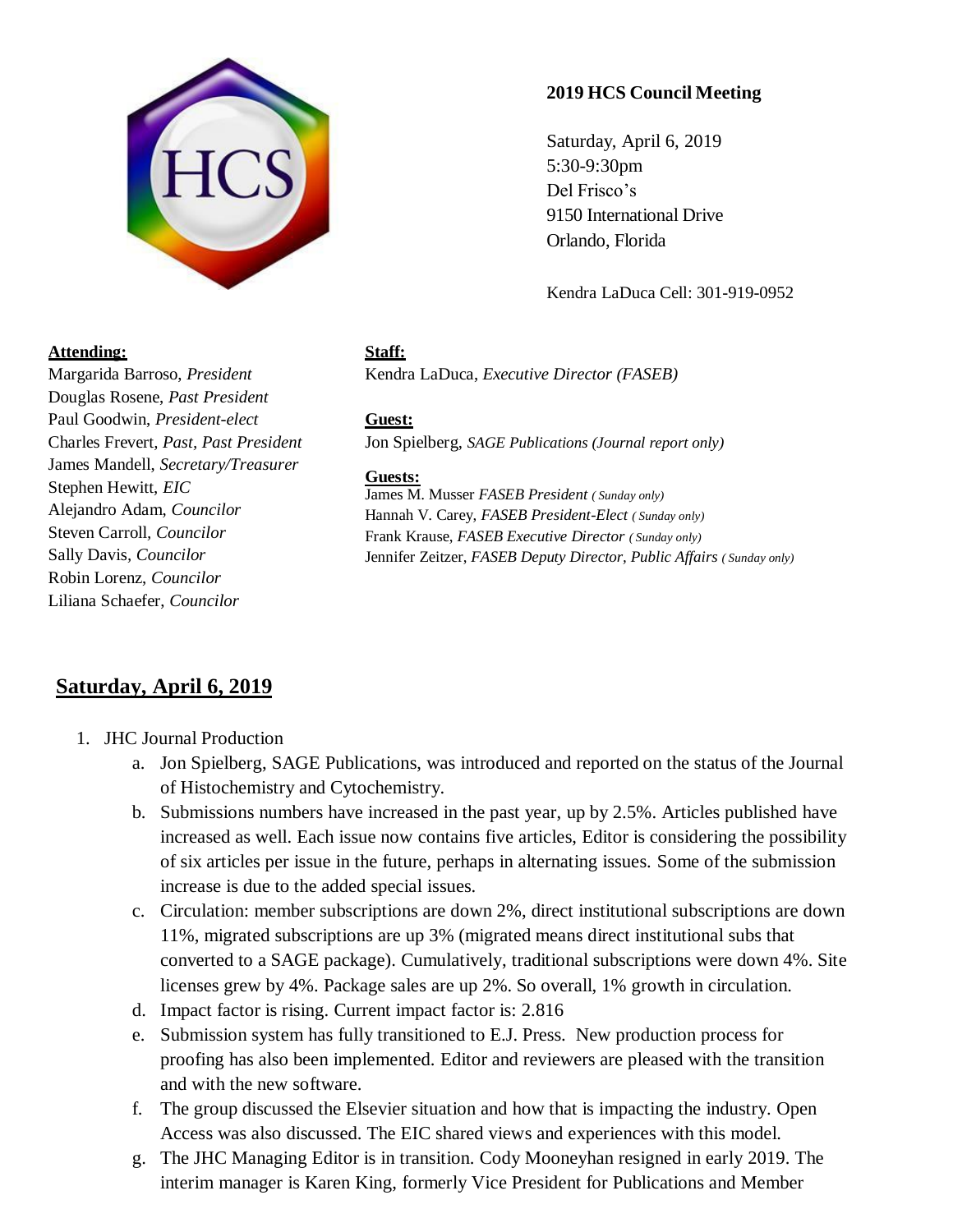Services for the American Society for Nutrition (ASN). Karen King will serve as managing editor until a permanent replacement is named. Estimated timeline is three months.

- h. Chanel George was praised for her outstanding performance with the Journal. Council feels that JHC is in good hands with the current management.
- i. Future of publication fees was discussed. EIC will bring a proposal to council for a new fee structure later this year.
- j. JHC lectures at other meetings were very successful in 2018. More Opportunities for JHC lectures for future events will be considered.
- k. EIC term was discussed. Current Editor is completing year three of a five year term. EIC gave commitment to continue for an additional two years after the five year term – bringing the total EIC term to seven years. Council was supportive of this announcement.
- 2. President's Report
	- a. President reported that it has been a great experience serving as society president.
	- b. President recapped her original goals and is pleased to report that progress was made in all areas.
		- i. Increased professionalization of the society.
		- ii. Society is supporting the larger scientific community.
		- iii. Provided awards and fellowships.
		- iv. Going to other meetings and producing workshops.
		- v. Supported of younger researchers through the capstone and cornerstone grants.
		- vi. Society support of the journal.
	- c. Future goals for the society were presented.
		- i. Increasing membership an important task of the society going forward.
		- ii. Diversity, equity, and sexual harassment are issues that need to be at the forefront of HCS agenda. HCS could be a leader in the scientific community on these issues
		- iii. Council needs to be engaged in social media even if that means just providing content to the consultants. It is a way to reach young scientists and new members.
- 3. Executive Director Report
	- a. Transitions of the past year were summarized
		- i. Journal transition to EJ Press and the change in managing editor.
		- ii. Migrated the accounting system to RAFFA, the non-profit branch of the accounting firm Marcum. This is a significant upgrade in software which means better reporting capabilities, more structure and regulation.
		- iii. Transitioned the website and membership software to Memberclicks.
		- iv. Transition social media management to Delta Think, a private company.
		- v. More transitions at FASEB are coming in the next year as FASEB rolls out additional strategic partnerships.
	- b. Collaborations of the past year and those planned for the coming year were summarized.
		- i. 2018 SLB meeting, 2018ASMB meeting were both very successful
		- ii. New partnership and location for the IHCM course was announced with BioTrak and Montgomery College (Montgomery County Maryland.)
	- c. 2018 Annual Survey Review
		- i. HCS conducted a survey of the membership after the 2018 Annual Meeting. There were thirty-seven respondents to seventeen questions. Members were asked about level of involvement in the society and at the annual meeting. Results of the survey indicate that members value the Journal, awards programs and the various networking and community building endeavors of the society. A new survey will be sent to the membership in the month following EB2019. Suggestions for that survey are welcome from Council members.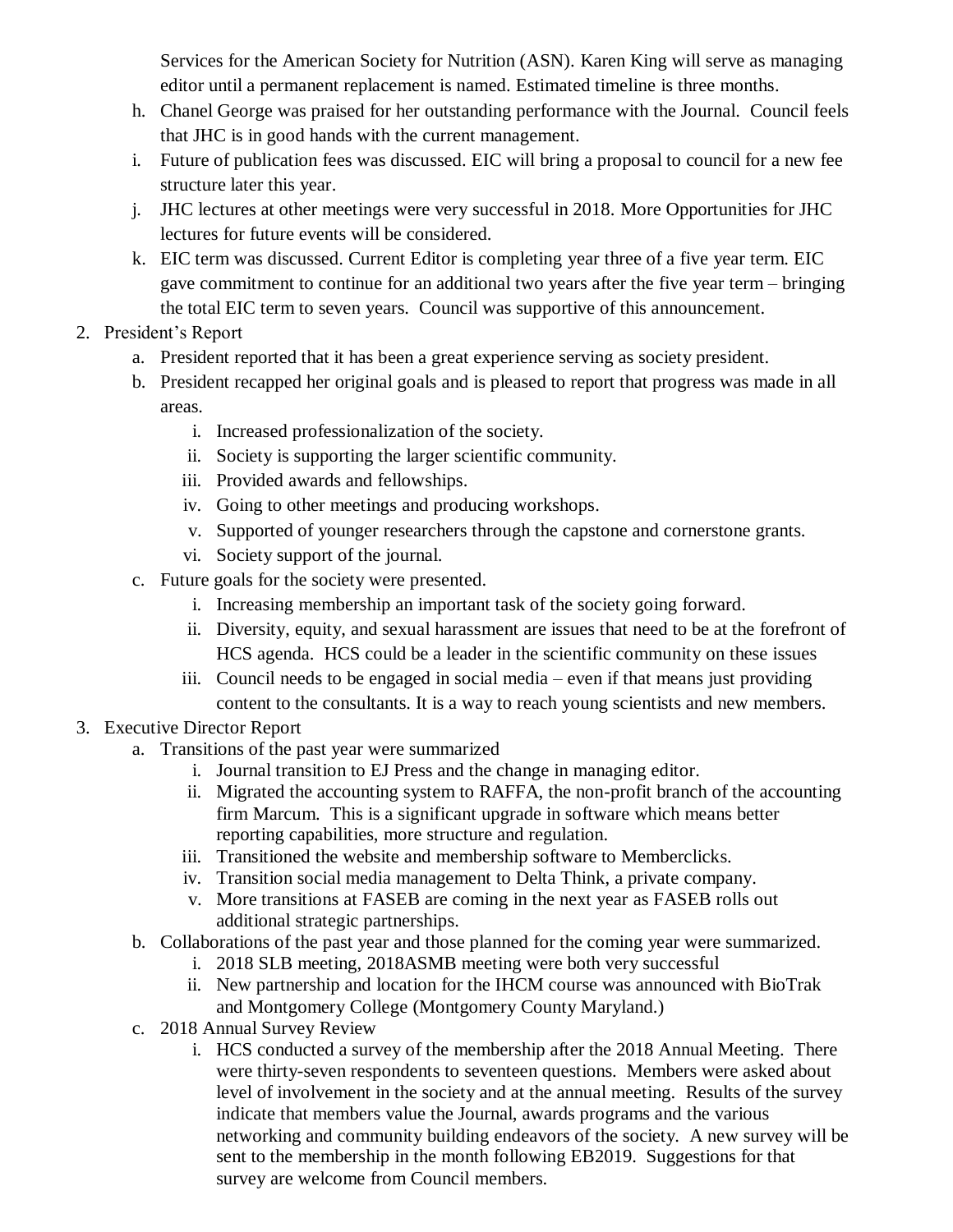## 4. Committee Reports

- a. Finance
	- i. 2018 reports were reviewed. The society is financially healthy. The journal revenue is strong and that sustains the work of the society. Income from investments was down. 2018 had some market instability which has already corrected in the first quarter of 2019 but the lack of investment income in 2018 was noted. The council discussed the need to make sure that there are contingencies in the event that there is a bad market year. The society needs to protect the endowment and to spend wisely. Journal income is currently strong, but HCS needs to be prepared for the changing publishing world and the changing economic landscape. It is important that HCS not rely solely on income from the journal and investments as those revenue streams can be changing. It was mentioned that Capstone and Cornerstone grants may need their own endowment.
- b. Communications
	- i. 2018 saw the redesign of the HCS website re-design and new membership management software. New opportunities for community building exist with this new infrastructure.
	- ii. HCS transition to new social media consultant and is now working with Delta Think. Original agreement was for six months which has now come to an end, but another six months of work has been approved
	- iii. Google analytic reports have been restarted.
	- iv. Instagram is a new medium that HCS needs to pursue.
	- v. Council members were asked to submit content for Facebook and twitter. Reminders will be sent.
	- vi. A LinkedIn advice blog was discussed.
- c. Awards and Membership
	- i. Membership numbers are low despite multiple renewal efforts. Recruiting and retaining members should be a focus for the coming year. UPDATE: it was noted that JHC Editorial Board members should receive complimentary membership in the society. This was not done in 2018 nor 2019. This correction will add a significant number of members and will bring the figures in line with recent years.
	- ii. The Journal may institute fees for submissions but waive them for members. This would be an initiative to drive membership.
	- iii. Other ways to increase membership should be explored: partnerships with other societies, lab memberships, buy two get one free, and other such promotional opportunites.
	- iv. 2019 Awardees were reviewed. This information was provided as a report to council.
	- v. Complete past awardee history needs to be added/ or updated on the website.
	- vi. In 2019 there won't be MBL travel awards due to a change in organization. These will resume in 2020.
- d. Education
	- i. Applications and awards have increased in number. 2018 had the largest number of applicants for grants. Capstone and Cornerstone grants are now both open for 2019 applications.
- e. Program
	- i. The 6th International Congress of Histochemistry and Cytochemistry (ICHC) will take place August 30 – September 2, 2020 in Prague. Few details are currently known. Margarida Barroso will serve as the HCS representative to the advisory board and the liaison to the planning committee. JHC will host an event at this conference.
	- ii. EB 2020: The group discussed partnerships with ASIP and AAA for the 2020 EB Conference. Further discussion is needed with the leadership of these groups to determine which will be the best partner for a 2020 collaboration. The possibility of